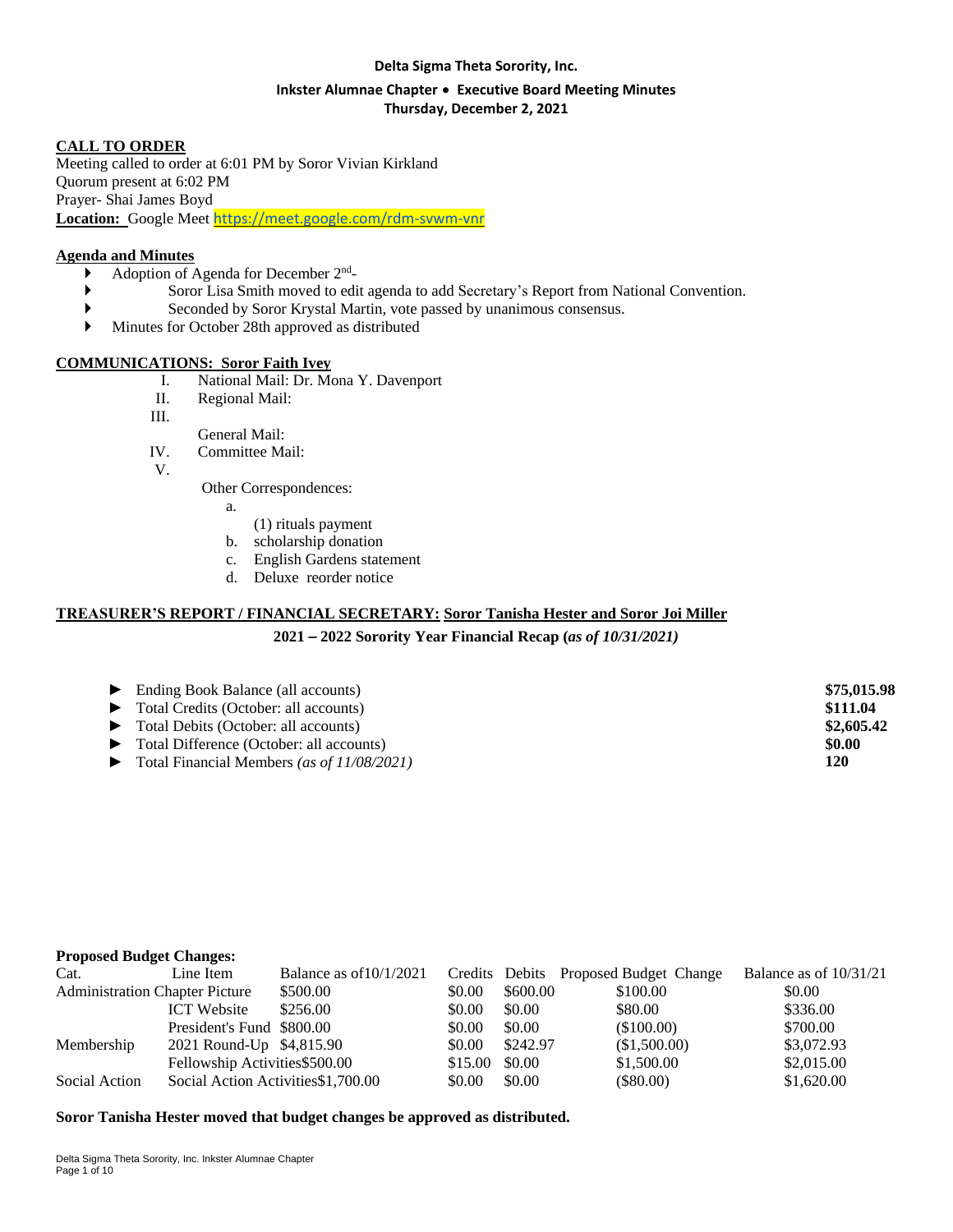#### **Virtual National Convention Report: Soror D'Angela Pitts**

**Pros and Cons of attending the National Convention in the virtual setting were given** 

## **Virtual National Convention Secretary's Report: Soror Leslie Grace**

- $\blacktriangleright$
- ▶ Roles
- Custodian of Records
- Presiding officer
- Recording Officer
- Recorder of all votes
- ▶
- Thank you!!!!
- Promote your programs in a way that gives the mission and will inform and engage sorors.
- Reporting at E-Board and General Body Meeting will give your committee the power and voice necessary for programs to succeed, they will help ensure that questions are answered about programming and will give sorors necessary information to promote events.
- Note that going forward meeting minutes may appear more concise.
- Legal Record
- No personal opinions
- General praise
- Appendences
- No Verbatim discussion.
- o What was discussed
- o What action was taken
- o What follow up is required
- Complete Micro Learning Modules on the National Website
- Leadership Competencies for Secretaries
- Delta Business in a Digital World

## **ADMINISTRATION**: **Soror Vivian Kirkland**

#### **LOCAL**

## **Committees Elevating, Enhancing, Empowering**

- ▶ 11/1-19 International Awareness & Involvement: Samaritan's Purse Shoebox
- $\blacktriangleright$  11/4, 6 ICT: Intro to Google Suites
- ▶ 11/6 Delta Academy: Self Esteem
- ▶ 11/10 Social Action: What's Hair Got To Do With It? (CROWN Act)
- 11/13 Rituals & Ceremonies: Convention Readiness
- → 11/14 Arts & Letters: Crimson Conversations<br>→ 11/15 Collegiate Connection & Delta Beta: Le
- ▶ 11/15 Collegiate Connection & Delta Beta: Let's Talk Prevention-Sexual Assault
- ▶ 11/18 Community Service: Thanksgiving Basket Delivery<br>▶ 11/18 Delta GEMS: Financial Literacy
- 11/18 Delta GEMS: Financial Literacy
- ▶ 11/30 Scholarship: Interview and Essay Writing
- All month: ICT, Publicity/Ads

#### **Chapter News**

- Sharing IAC's social media posts
- Revised chapter website launched
- Chapter monthly newsletter launched
- Ritual Pick Up (Part 2): 12/9, 5:30, Carolyn Kennedy Library, Dearborn
- Statewide Founders Day Exploratory Committee

## **REGIONAL**

• 11/11 Federal Reserve Bank of St Louis 2022 Summer Internship Opportunity

## **NATIONAL**

- ▶ 11/5 DREF Executive Director Search
- ▶ 11/16 International Awareness and Involvement Newsletter
- 11/23 Convention Evaluation
- 11/24 Update from the National President regarding former Executive Director Jeanine Henderson Arnett and her husband

## **Convention Delegate Report**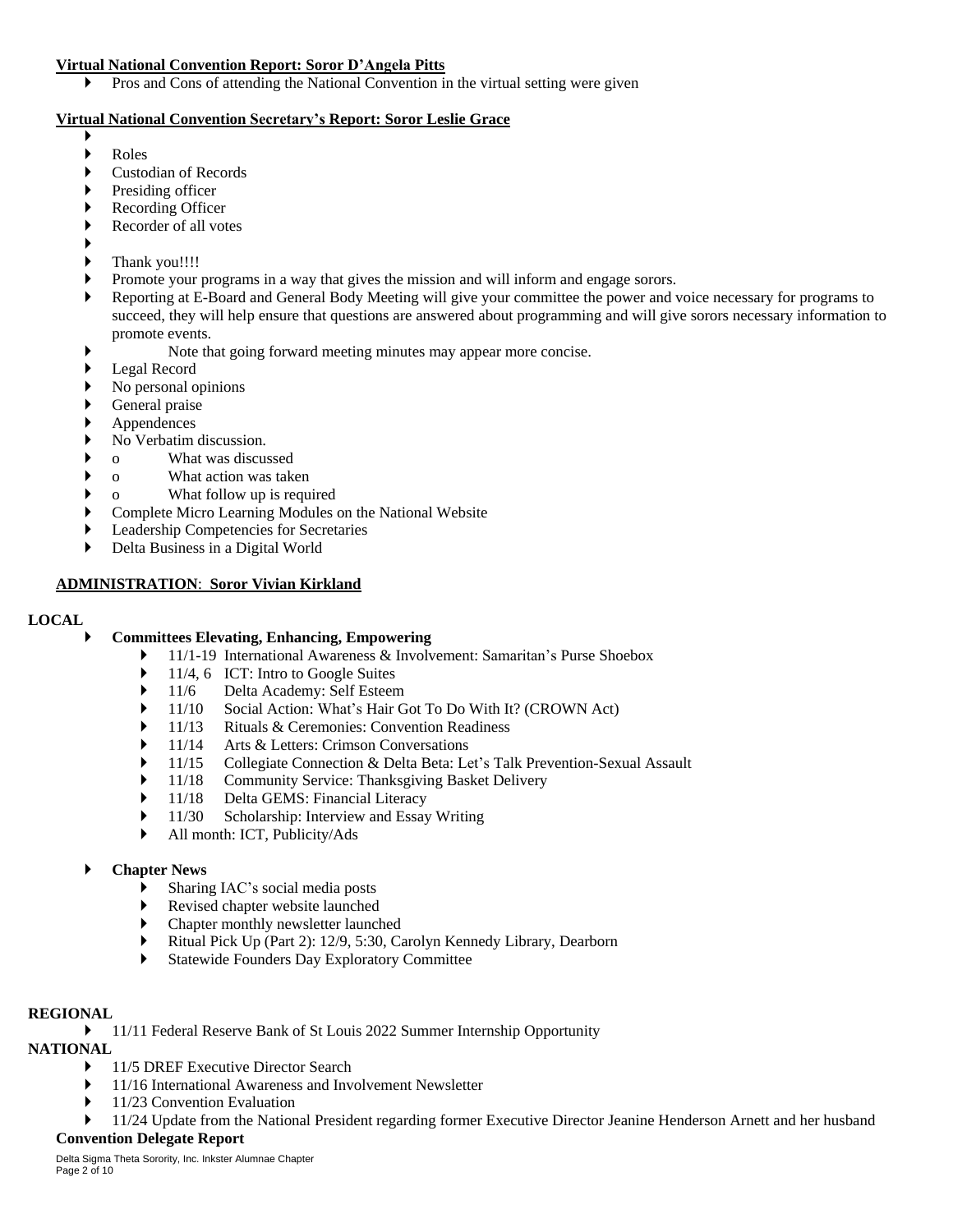55th National Convention Part 1: Level 3 Appeals

- November 5, 6
- 48 appeals

55th National Convention Part 2:

- Plenary 1: Opening Ceremony
	- o Honorary Member Induction
		- **Nichelle J. Howard** 
			- Abby Phillip
			- **Joy-Ann Reid**
			- Ambassador Shabazz
			- Collette V. Smith
			- **Leddy "Ledisi" Young**
	- Plenary 2: Reports and C&B
		- o Constitution & Bylaws
			- 2 Failures:
				- Grand Chapter Initiate Fees
				- Chapter Initiation Fees
			- Grand Chapter voted against the National Finance Committee setting fees
		- o Definition of legacy is now: a daughter or granddaughter of a soror
- Plenary 3: Meet the Candidates Part 1 (Non-Officers)
- Plenary 4: Meet the Candidates Part 2 (Officers)
- Plenary 5: Business Session
	- o PP&D
		- Pilot Legacy Program Spring 2022
		- Online process
			- No packets
		- Revised Code of Conduct
		- Updated MIT docs for virtual and in person
	- o S&S
		- Delta is a plaintiff in a voter suppression lawsuit
	- Plenary 6: Balloting/Election of Officers
- Plenary 7: Business Session
	- o Recommendations Report
		- All voting delegates be on site
		- Convention Center locations not so spread out
	- o Election Results
		- Soraya Williams Farver, National Finance Chair
	- Plenary 8: Business Session
		- o Resolutions
			- Call For Mandatory Implicit/Unconscious Bias Training For Health Care Professionals
				- Submitted by Inkster Alumnae Chapter
				- Passed
- Plenary 9: Closing/Installation of Officers

## **PROGRAM PLANNING: Soror Larissa Barclay Abrams:**

- **Past Events:**
- Risk Management Training October 10th
- Midwest Impact Day of Service October 16th
- Committee Update Meeting October 24th
- Delta GEMS Officer Orientation October 25th
- ▶
	- 1st Quarter Activity Snapshot
- > 100 committee meetings
- 14 programs/events
- **Master Calendar**
- **Programming**
- **-**National initiatives
- **Planning**

Delta Sigma Theta Sorority, Inc. Inkster Alumnae Chapter Page 3 of 10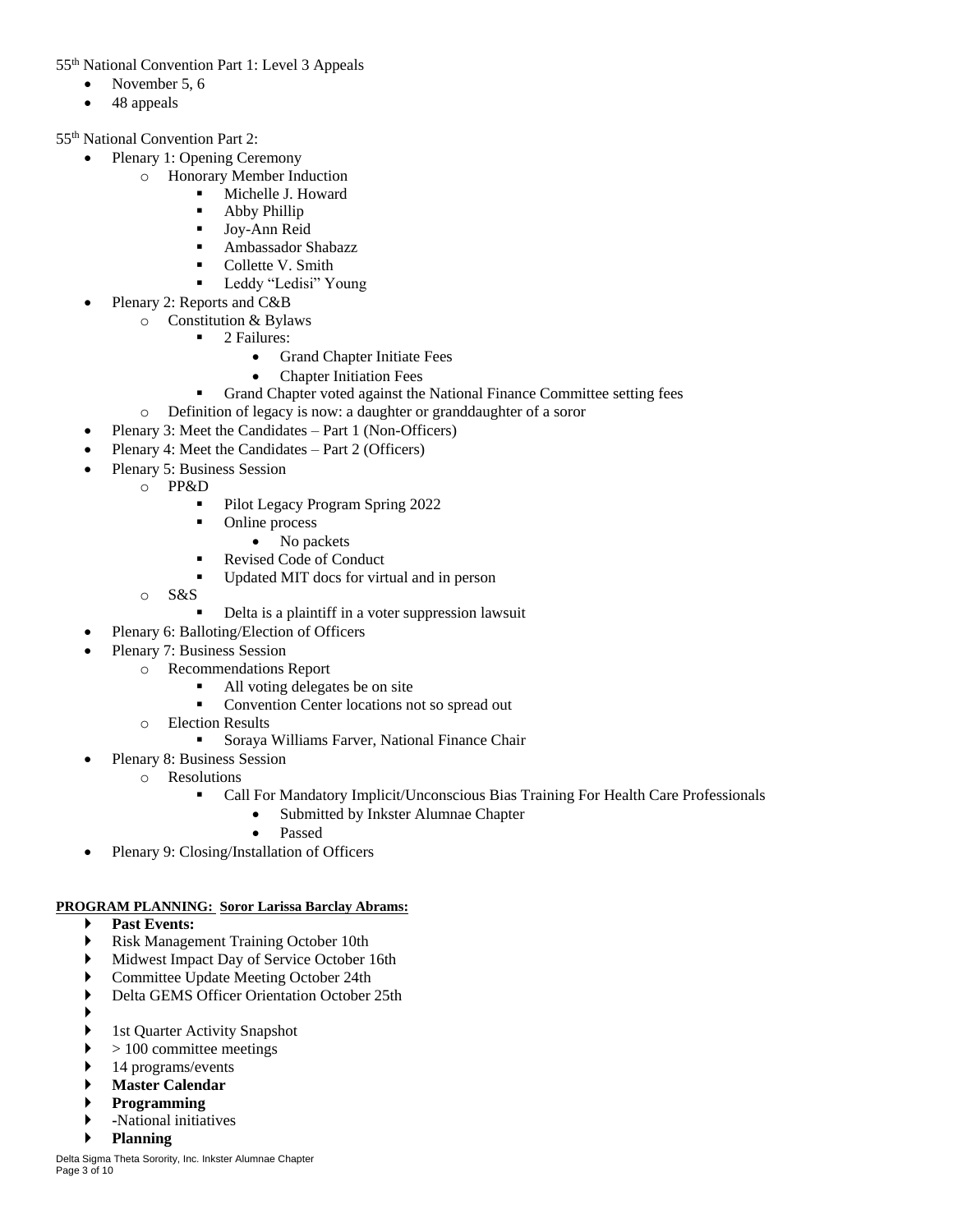- **-**Approval Process
- Remember: Chapter events and meetings may be virtual or face to face, no hybrid events. Virtual only youth programming until further notice.
- Development
- -Collaboration?
- -Community partners?
- -Community benefit?
- **Demographic forms**
- Converted to Google Form
- Link available in the Crimson Cabinet
- <http://forms.gle/hDotzhoLwQFZyAkw7>
- **Program Evaluation Form**
- Converted to Google Form and QR Code
- Link available in the Crimson Cabinet
- <https://forms.gle/dbhCZkzQqRCw7z3c7>
- The 2021-2022 awards criteria will be sent out in December
- Plan is to submit for every award
- New PP&D initiatives will be shared once received
- November was Prematurity Awareness Month. We have partnered with the March of Dimes to provide books for families with a baby in the NICU!
- Physical & Mental Health in collaboration with the Arts & Letters Committee needs your help to collect 100 "NEW" books. This is a Virtual Book Drive, so we are asking all Sorors to purchase new books from Amazon no later than December 21, 2021. All books will be shipped to the March of Dimes During the week of December 27, 2021.
- Please ship your books to: Attention: Dr. Larissa Barclay Abrams 29155 Northwestern Hwy P.O. Box 741 Southfield, Mi 48034
- The National PPD Committee's Economic Development Subcommittee is releasing the 2nd volume of the *Delta Red Pages*.
- Delta business owners to participate for a non-refundable \$50 fee. Enhances awareness of your Delta-owned businesses and nonprofits, allowing you the opportunity to reach sorors across the globe. Registration will be open until **December 17, 2021 at 11:59 pm EST.**
- The criteria to be listed in the *Delta Red Pages* are as follows:
- Active subscriptions will follow the Sorority's fiscal year period from July 1st to June 30th, 2022.
- Soror business owners must be a financial member to register. Must be financial for the 2021-2022 Sorority year.
- Businesses must be actively registered in the state of operation to participate in this initiative. A state licensing document is required as proof.
- Sorors may be co-owners of businesses with a non-soror, but the soror must be the primary contact for the directory.
- Committee Update Meetings: Monthly, 4th Sunday, 8pm via Google Meet
- ▶

#### **MEMBERSHIP: Soror Melissa Crumbey**

- **PAST EVENT: N/A**
- **UPCOMING EVENT: IAC Holiday Party**
- Who: Calling all IAC Sorors
- What: Painting w/a Virtual Twist, Secret Soror Gift Exchange and More
- When: Saturday, December  $11<sup>th</sup>$  @5 p.m. 7 p.m.
- Where: Virtual
- Why: Because every moment of fellowship with our sisters is a moment to laugh, live, and love

#### **IAC December Birthdays and December Delta Anniversaries Listed**

- **Care and Concern**
- In the loss of her mother, Mrs. Rachelle Gray, please keep Soror Kierra Gray in your thoughts, and your prayers. Services have been held but condolences can be sent to 13970 Basswood Circle, Belleville, MI 48111

## **DELTA ACADEMY:** Soror Kennetha Thompson presented by Soror Paula Wiley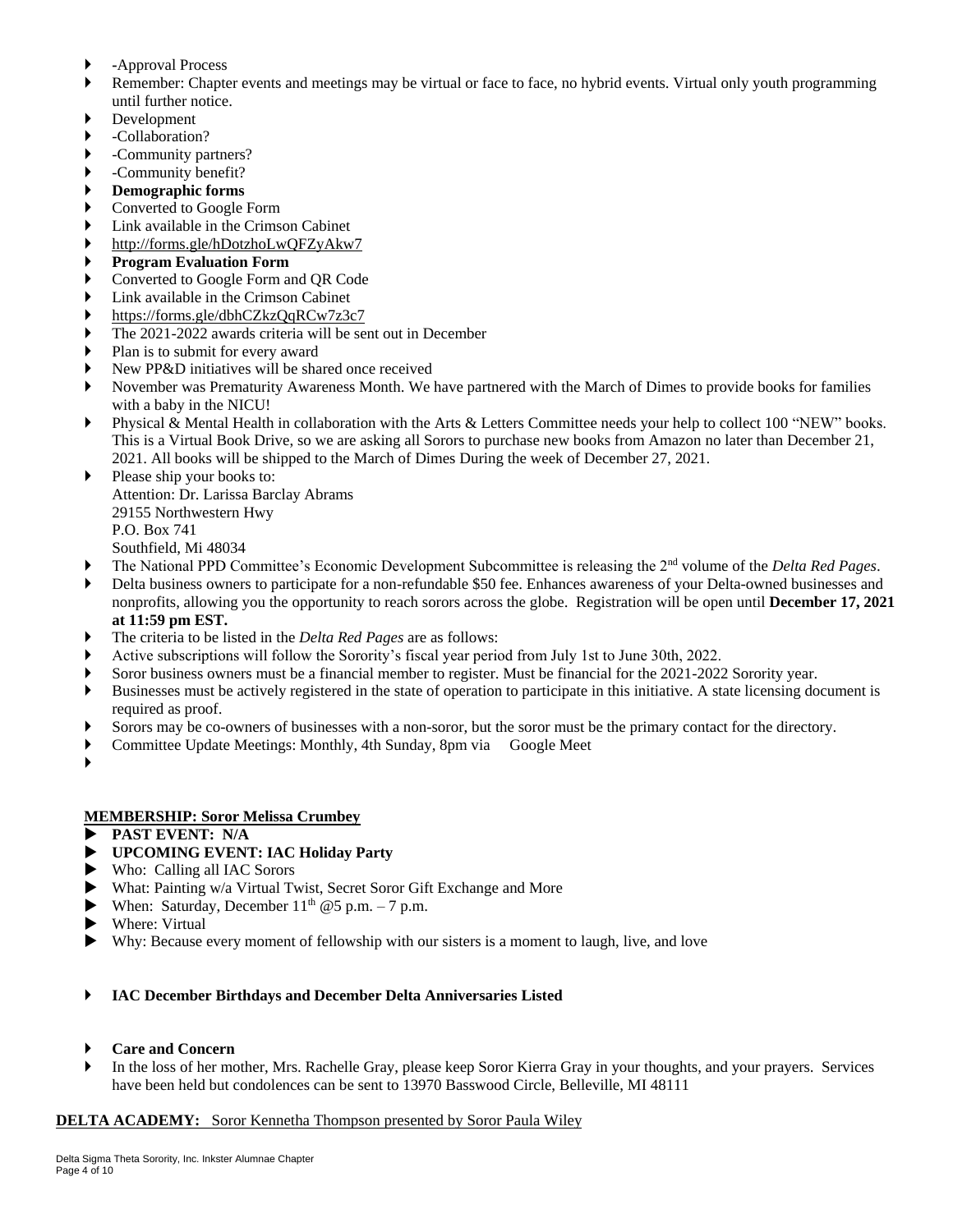## **Chair: Dr. Kennetha S. Thompson**

- **PAST EVENTS :**
- $\blacktriangleright$  N/A
- **UPCOMING EVENTS:**
- Leadership Workshop on Saturday, December 4, 2021 (virtual) at 12 noon

## **GEMS: Soror Jazmyn Bradford**

**NO REPORT**

## **SCHOLARSHIP & FUNDRAISING: Soror Courtney Townsel**

## **Past Events:**

- **Virtual Writing Workshop**
	- Tuesday Nov 30, 2021 6:30-7:30p
	- Collaboration with Collegiate Connection
- Speakers: Soror Tracy Bryant & John Carlson (EMU)
- $\blacktriangleright$
- **Upcoming Events**
- ▶

**Calling all Sorors!** 

- **We are now accepting your annual \$50+ donation to the Scholarship fund**
- **Raffle**
- $\blacktriangleright$  Holiday Gift basket  $\rightarrow$  donate by December 11th, 2021
- Thank you Sorors!! Laurecia Smith Witherspoon Ayanna McConnell Julia Pitts Vivian Kirkland Carol Watson Courtney Townsel Samantha Hampton Tracy Bryant Tiffani Abram
- $\blacktriangleright$  Scholarship applications available 10/18/21, application deadline 02/01/2022

## **ADS & Publicity: Soror Paula Wiley**

#### **Projects completed In early November**

- Nominating Committee Leadership flyer
- Virtual Town Hall Meeting on Redistricting flyer -Social Action
- Chapter's Thanksgiving Day social media post
- $\triangleright$  Grow with Google workshop flyer
- ▶ Virtual Essay Writing Workshop flyer
- $\triangleright$  March of Dimes Book Drive flyer
- $\triangleright$  Scholarship Timeline of Events 21-22 video and flyer
- Sexual Assault Program with Delta Beta Chapter flyer
- Created Virtual background

Chairs, please remember to submit your Publicity and ICT requests 30 days prior to your request go live dates.

## **Arts & Letters: Soror Faith Ivey**

**Dr. Faith Ivey: Chair**

**Soror Johanna Kinsey: Co-Chair**

**Past Events:** 

- **Crimson Conversations Virtual Book Club, featuring the book When the Seatbelt Sign Goes Off by Nichole L. Davis. November 14, 2021**
- **Delta Red Carpet Movie v. King Richard, was released in movies on November 19, 2021.**

**Upcoming Events**

Delta Sigma Theta Sorority, Inc. Inkster Alumnae Chapter Page 5 of 10 **March of Dimes book drive collaboration with the Physical and Mental Health Committee.** Please purchase books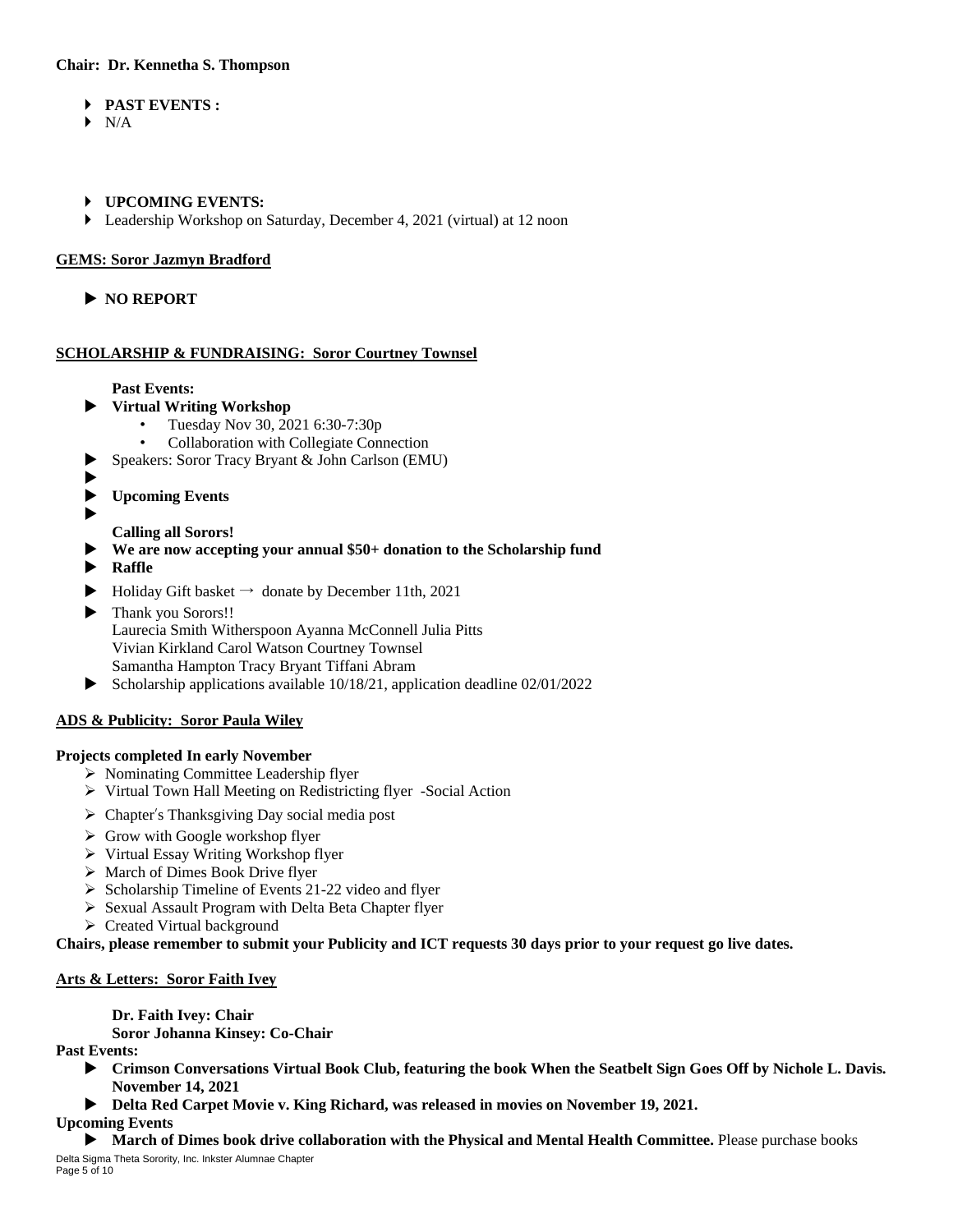through the provided amazon link. The books will be donated to NICU families to create opportunities to connect with their children through reading. Deadline is 12/31/2021

**Delta Red Carpet** Movie A Journal for Jordan released on 12/25/21 The project, "Journal for Jordan," is based on Dana

Canedy's essay, which describes a 200-page journal penned by her fiancé, 1st Sgt. Charles Monroe King, for their son. Starring Michael B. Jordan.

- ▶ IAC Community Literacy Campaign: We will be donating new books for K-12 students who attend local Inkster Schools. We are partnering with the Scholastic Book Community Program, to purchase low-cost books.
- Giving Tree campaign sponsored through the Leona Hicks Library, located in Inkster, MI. We will be sponsoring local families.
- We would also like sorors to volunteer to take one of our collection bins to your place of employment to collect new books.
- We will work collaboratively with local Inkster schools and the LH Library to help family's sign-up for a library card virtually. All of these efforts will go towards our goal of donating age-appropriate innovative books for Reading Awareness Month in March of 2022.
- Leanna Hicks is also initiating a Student Ambassador/Teen Advisory Board.

## **AUDIT: Soror Adrena Crowder**

**No Report**

## **COLLEGIATE CONNECTION–** Soror TaQuinda Johnson Presented by Soror Paula Wiley

## **TaQuinda Johnson, Chair**

## **Paula Wiley, Co-Chair**

- **Past Events**
- **Sexual Assault Programming with Delta Beta Chapter**
- On November 15th at 7:13 pm, we hosted "Let's Talk Sexual Assault" at Eastern Michigan University Halle Library Auditorium (G03)
- A conversation addressed the elephant in the room and catered to having a candid conversation around prevention focusing on behaviors, cultures, and blind spots.
- **Upcoming Events**
- Showering Sorors With Love
- On Dec 6th, we will shower Delta Beta Sorors with love providing them with a finals care package along with special Delta keepsakes
- ▶
- **In January, we will be hosting Part 2 of Let's Talk Problem Solving:** Sexual Assault in conjunction with the Delta Beta Chapter at Eastern Michigan University**.** More information to come on this event.

#### **COMMUNITY SERVICE: Soror Gabrielle Thomas**

#### **Chair: Gabrielle Thomas CO-Chair: Breana Lewis**

- **PAST EVENTS:**
- **Thanksgiving Basket Donation**
- Collected Thanksgiving food items to supply three families of 5 with baskets
- Special thanks to Soror Lisa Shearer-Davis and subcommittee members
- $\triangleright$  for taking the lead on this event!
- **UPCOMING EVENTS :**
- **Toys for Kids Drive Thru**
- location: Western Wayne Family Center
- ▶ Dec. 18, 2021 10-12pm

## **DELTA DEARS: Soror R. Lorraine Hurst Presented by Soror Leslie Grace**

- **PAST EVENTS:**
- **Workshop for Delta Dears regarding Information on Scamming.**
- Information on Best Health and Welfare practices. Held on November 14, 2021
- **UPCOMING EVENTS : None scheduled at this time**

# **ECONOMIC DEVELOPMENT:**

## **NO REPORT**

Delta Sigma Theta Sorority, Inc. Inkster Alumnae Chapter Page 6 of 10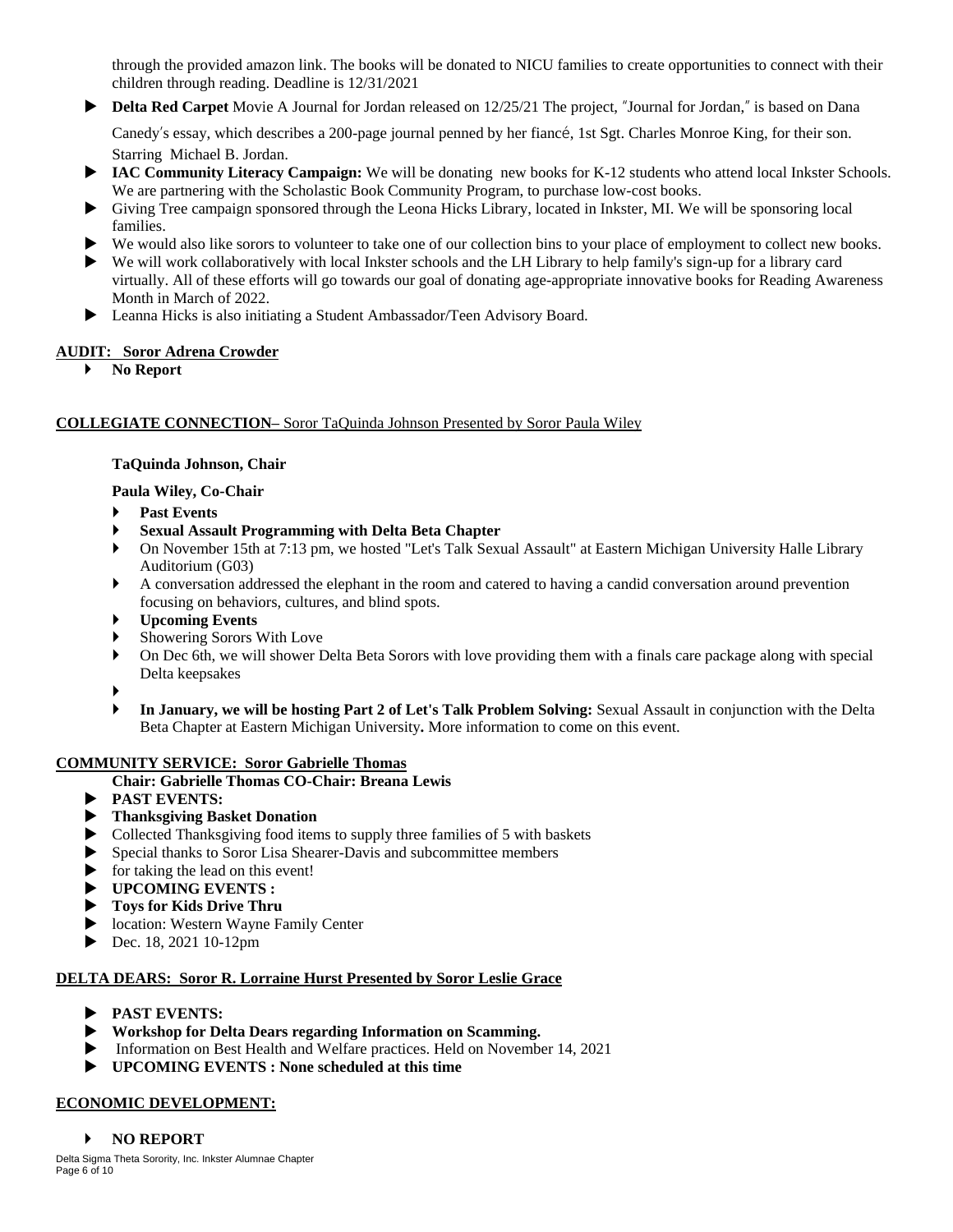## **EMERGENCY RESPOSE TEAM**: **Soror Lisa Harrington Shorter**

- **Continue to follow Covid-19 protocols...** masks and handwashing
- Wearing masks is being mandated inside since the increase of positive Covid cases...
- ▶ The CDC has their eye on the Omicron variant...No cases reported in the United States, but the CDC is sure it will reach our borders.
- **Make to go Covid protection case**

## **HERITAGE AND ARCHIVES: Soror Shareia Carter**

**NO REPORT**

## **INFORMATION, COMMUICATION & TECHNOLOGY: Soror Ashley Hardison**

Ict provided chapter on preventing Phishing and email scams

- **Social Media Insights Oct 31, 2021 - Nov 27, 2021**
- 
- **Facebook**
- Reach:  $5,398$  (49% increase)
- # of Post: 21
- People:  $3, 389$
- Best Times: 4-6 PM
- Best Days: Mon, Tues, Thurs, and Fri
- $\blacktriangleright$  # of Followers 3,646
- $\blacktriangleright$  # of Engagements: 1,008 (15% increase)
- New Followers: 22 People
- **Instagram**
- Reach:  $737 (-30.5\%)$
- $\triangleright$  # of Post: 15
- People:  $1,691$
- Best Times: 6 am- 6 pm
- Best Days: Sunday- Saturday
- $\triangleright$  # of Followers 1,691 (+0.3%)
- # of Engagements 127 (-22.1%)
- Rate of Engagement 86.8%
- ▶
	-
- ▶ Facebook Top Post ▶
- ▶ 11/10 What's Hair Got To Do With It?
- -2,000 People Reached
- -161 Engagements
- ▶ ▶ 11/10 Scholarship Announcement
- -1,707 People Reached
- -62 Engagements
- ▶
- 11/18 Virtual Essay Writing Workshop
- -1,091 People Reached
- -48 Engagements
- ▶ Instagram Top Post
- ▶
- 11/20 Honorary Member Post
- -49Likes
- ▶ ▶ 11/9 Let's Talk Prevention
- $\rightarrow$  32 Likes
- ▶
- 11/24 National Headquarters Newly Elected Executive Committee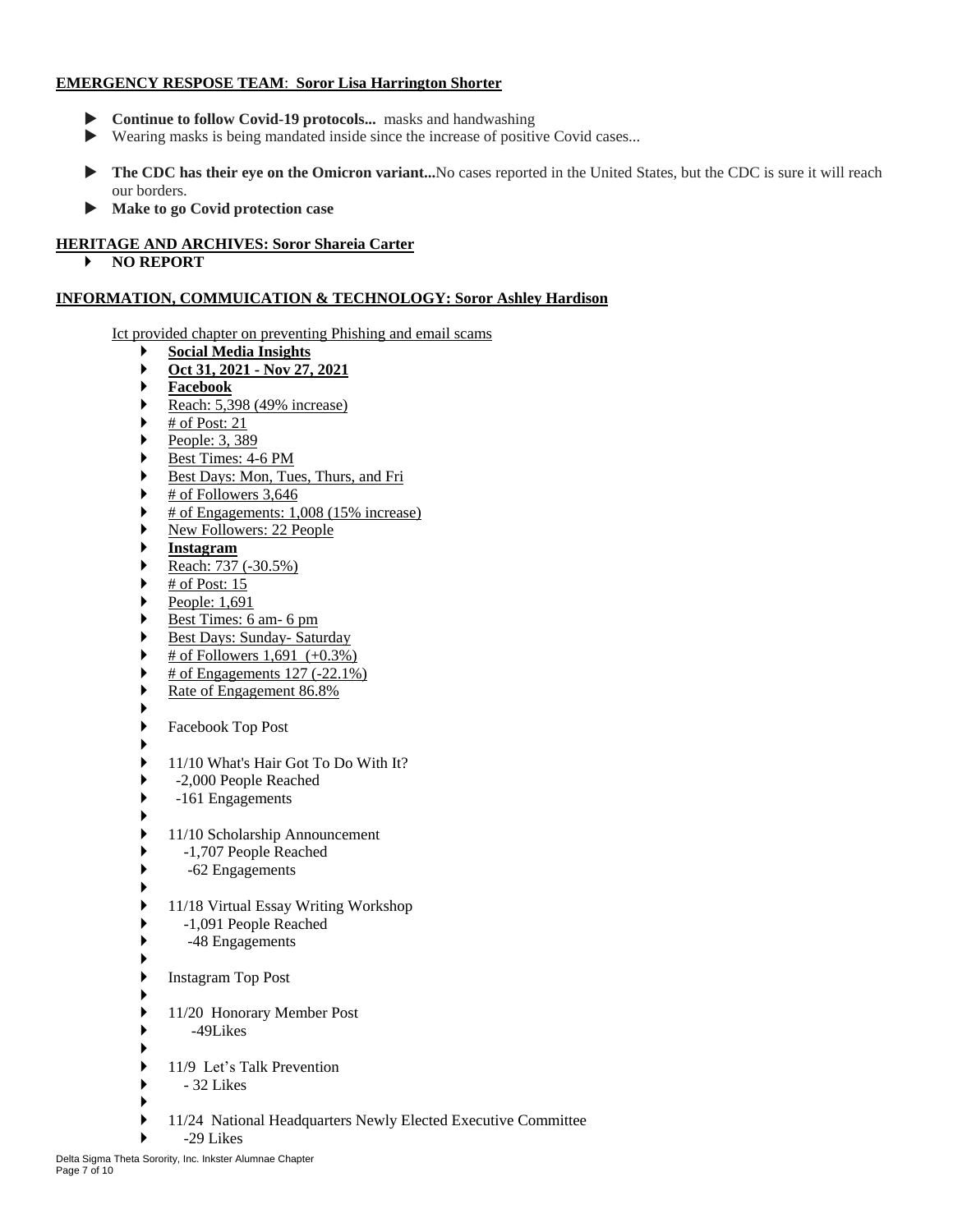- ь
- Committee Newsletter submissions are due no later than the 25th of each month.

## **INTERNATIONAL AWARENESS & INVOLVMENT: Chair Soror Patty Hines**

**NO REPORT**

#### **PHYSICAL MENTAL & HEALTH:** Soror Kamisha Stevens Presented by Soror Juanita Bell **Chair: Kamisha Stevens**

- **PAST EVENTS: N/A**
- **UPCOMING EVENTS :** March of Dimes Virtual Book Drive

 P & MH collaboration with Arts & Letters Goal is 100 books

#### **POLICY & PROCEDURES: Soror Carolyn Kimbrough**

**NO REPORT**

#### **SOCIAL ACTION: Soror Karen Braxton**

**Chair: Soror Karen Braxton**

## **Co-chair: Soror Donna Wilson**

- **PAST EVENTS**
	- **What's Hair Got to Do With It?: An Informational Session to Highlight the Importance and Impact of the CROWN Act (virtual)**
	- Sign the petition: www.crownact.com
	- Special thanks to the ICT and Publicity/Ads committees\*
- **UPCOMING EVENTS**
	- **Forum on Redistricting - December 9, 2021 @ 6:30 p.m.**
	- Addressing what we can do during the 45-day public comment period
	- $\blacktriangleright$  Collaboration with DAC, MAC, PAC, and SAC
- **55th National Convention Highlights**
- **Delta for Women in Action**
- $\triangleright$  501c(4); social welfare group; allowed to participate in politics so long as it is not the primary focus
- Serves as a vehicle through which the public policy objectives, legislative priorities, and targeted candidates for public office are promoted/supported
- $\blacktriangleright$
- **One Delta: Sustaining A Lasting Social Action Infrastructure & Legacy"**
- Social Action should be incorporated into EVERY event
- The committee will be requesting permission from each committee chair to include a "Call to Action" at each event
- **Resolution**
- **Call for Mandatory Implicit/Unconscious Bias Training for Healthcare Professionals**
- Submitted by Soror Kim Trent
- Resolution passed unanimously
- **NPHC: Soror Laurecia Smith-Witherspoon**
- **NO REPORT**
- **NOMINATING: Soror Jenita Moore**
- **PAST EVENTS: N/A**
- **UPCOMING EVENTS :**
- **Leadership Series: Leadership Has Its Privileges: IAC Next Top Chair Date: Saturday, December 11, 2021 Time: 10-10:30am- During Sisterhood Hour**
- **The targeted audience is Committee Chairs, Co-Chairs and those who may want to be a chair in the future. However, all chapter sorors are welcome to attend.**

Corresponding Secretary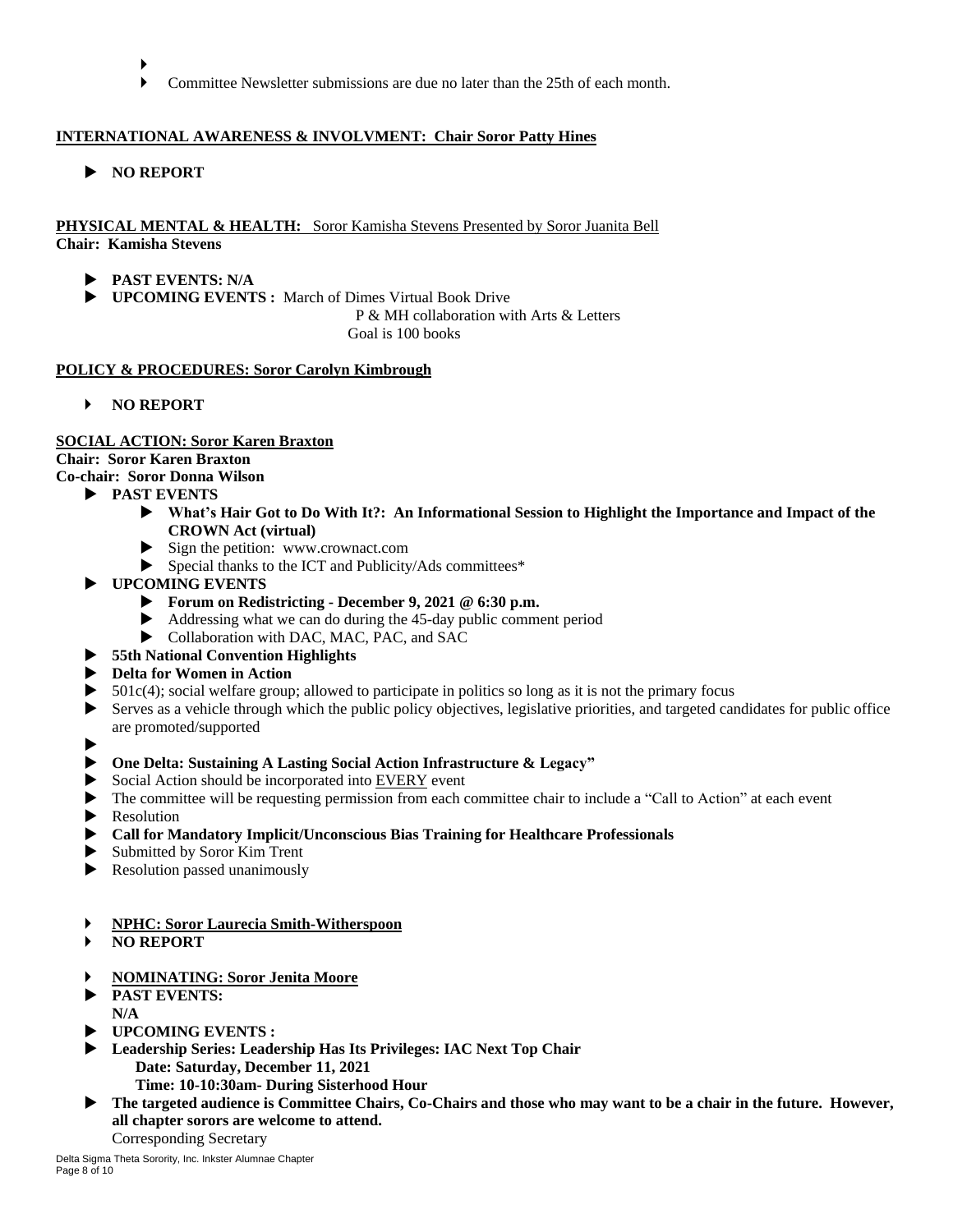- $\Delta$  It shall be the duty of the Corresponding Secretary to receive all correspondence to the chapter
- $\Delta$  Inform the membership of all pertinent correspondence
- $\Delta$  Respond to any correspondence as directed by the President or elected officer of the chapter, with the approval of the President.
- $\Delta$  Disseminate chapter correspondence to the financial membership as requested by officers and chairpersons.

Recording Secretary

- $\Delta$  It shall be the duty of the Recording Secretary to record the minutes of all chapter meetings. Minutes shall be defined as the official record of the proceedings of chapter meetings and shall include committee reports, discussions, decisions, questions and or actions handled or deferred to a future meeting.
- $\Delta$  Have the minutes prepared and available for the membership;
- $\triangle$  Keep attendance records.
- $\Delta$  Receive proposed amendments to the Policies and Procedures.
- $\Delta$  Post Minutes from General body and Executive Board meetings to a secure area of the chapter's web page within 10-14 days of the end of the respective meeting.
- $\Delta$  She shall coordinate with ICT the upload to the secured location. She will notify the membership when minutes are posted.

Financial Secretary

- $\Delta$  It shall be the duty of the Financial Secretary to: Keep a record of all income,
- $\Delta$  Prepare written monthly report to the chapter of all income received.
- $\Delta$  Issue receipts for income upon receiving funds.
- $\Delta$  Sign checks only when reimbursement is for another fiscal officer.
- $\Delta$  Turn all money over to the Treasurer to ensure the two-business day deposit requirement.
- $\triangle$  Co-chair of the Budget & Finance Committee.
- $\Delta$  Prepare the roster of financial chapter members.
- $\Delta$  Attend financial workshops.
- $\Delta$  Sign and submit the acceptance of fiduciary responsibility form.
- $\Delta$  Serve as a member of the Minerva Circle.
- $\Delta$  Read and be familiar with the Fiscal Officers Manual and Chapter's Financial Policies and Procedures.

Assistant Financial Secretary

- $\Delta$  Assistant Financial Secretary is an elected position at the time of election of a Financial Secretary. This position must be bonded and may assist with all duties except signing checks, depositing funds, entering information in the Red Zone and managing accounts.
- $\Delta$  Serves as a member of the Finance Committee
- $\Delta$  The assistant financial secretary can assist in the collection of funds and can be assigned to assist chapter committees with the collection of funds for a specific event, approved by the President and Financial Secretary.
- $\Delta$  The role of this fiscal officer is to assist and therefore do not supersede the duties of the financial secretary
- $\Delta$  The assistant financial secretary shall attend finance training workshops
- $\Delta$  Reads and becomes familiar with the Fiscal Officers Manual and chapter's financial policies and procedures.

## **GROW WITH GOOGLE: Soror Rhoda Pitts**

- **PAST EVENTS: N/A**
- **UPCOMING EVENTS:**
- **Workshop December 18, 2021- 11:00am-12:30pm (Delta Dears Only)**
	- o Digital Skills for Everyday Task- Caroline Kennedy Library
	- o Workshop February 26, 2022- Time TBD (Open to the community)
	- o Power your job search- Virtual workshop
- ▶

# **UNFINISHED BUSINESS:**

- **Audit**
- **Soror Adrena Crowder.**
- **For the Period July 1, 2021 to September 30, 2021**
- $\blacktriangleright$
- **SUMMARY AUDIT REPORT:**
- $\blacktriangleright$
- The Internal Audit Committee completed a review of the financial records of Inkster Alumnae Chapter of Delta Sigma Theta Sorority, Incorporated for Q1, period July 1, 2021 to September 30, 2021. The review included a review of the chapter budget, 25% validation of disbursements, 50% validation of deposits, 10% validation of PayPal transactions and 100%